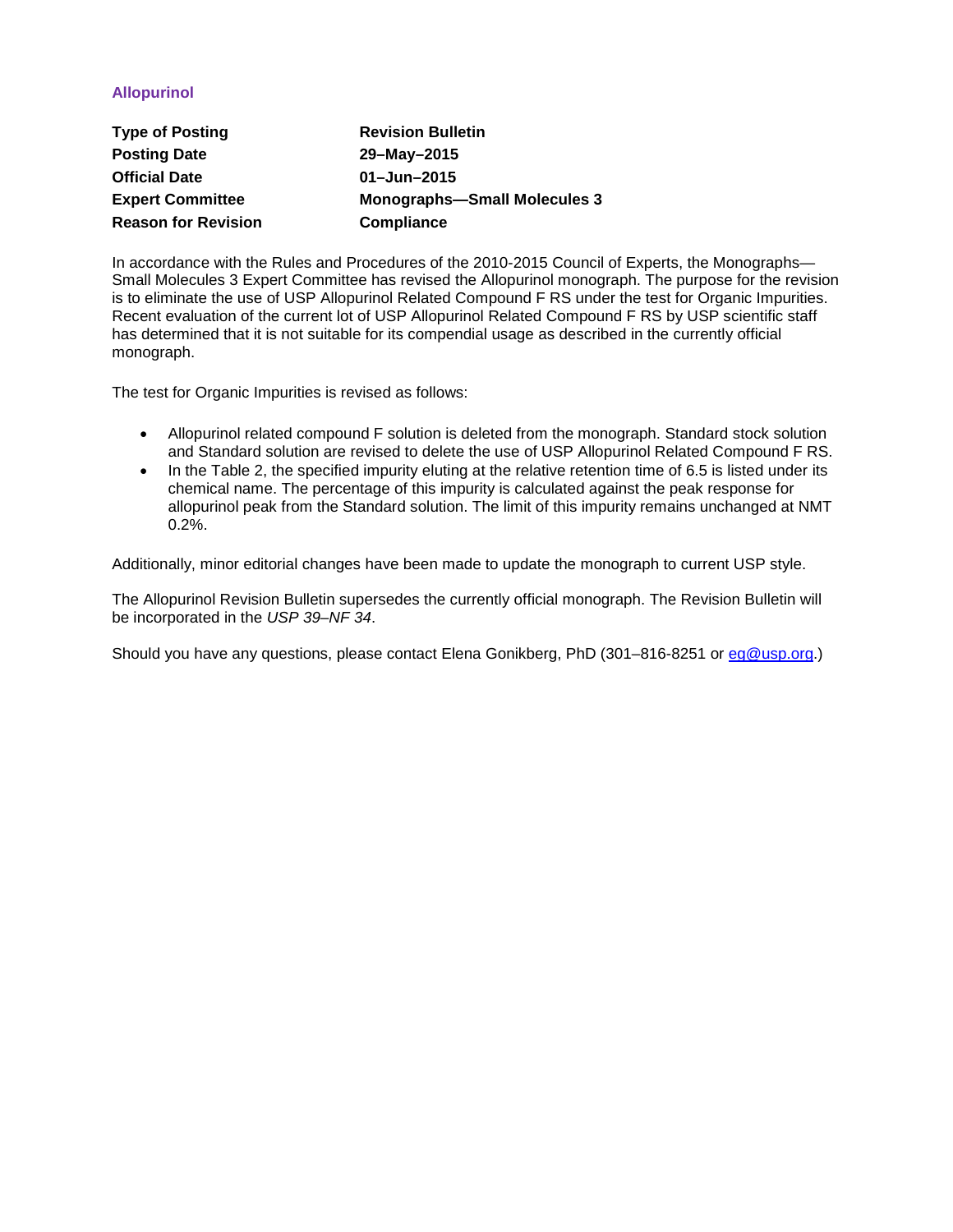4H-Pyrazolo[3,4-d]pyrimidin-4-one, 1,5-dihydro-;<br>
1,5-Dihydro-4H-pyrazolo[3,4-d]pyrimidin-4-one;<br>
1H-Pyrazolo[3,4-d]pyrimidin-4-ol [315-30-0].<br>  $\begin{aligned}\nT_y &= peak$  response from the *Standard solution*<br>  $T_s &= peak$  response from the

**DEFINITION**<br>Allopurinol contains NLT 98.0% and NMT 102.0% of al-<br>lopurinol (C<sub>5</sub>H<sub>4</sub>N<sub>4</sub>O), calculated on the dried basis.<br>lopurinol (C<sub>5</sub>H<sub>4</sub>N<sub>4</sub>O), calculated on the dried basis.<br>**Acceptance criteria:** 98.0%–102.0% on

**IDENTIFICATION IMPURITIES** • **INFRARED ABSORPTION** 〈**197K**〉

## **PROCEDURE**

- [NOTE—Store and inject the *System suitability solution*, •
- 
- pared as follows. Transfer weighed quantities of USP Allopurinol RS, USP Allopurinol Related Compound B **Table 1** RS, and USP Allopurinol Related Compound C RS to three separate suitable volumetric flasks, dissolve in a small volume of 0.1 N sodium hydroxide, and immediately dilute with *Mobile phase* to volume to obtain so-<br>lutions containing 0.05 mg/mL each. Transfer 1.0 mL of each of these three solutions to a 100-mL volumet-
- **Standard stock solution:**  $0.5$  mg/mL of USP Allopuri-  $\begin{array}{|c|c|c|c|c|}\hline & 46 & 90\hline \end{array}$ nol RS, prepared as follows. Transfer a weighed quantity of USP Allopurinol RS to a suitable volumetric flask, **Diluent:** *Solution A* and *Solution B* (90:10) dissolve in a small volume of 0.1 N sodium hydroxide, dissolve in a small volume of 0.1 N sodium hydroxide,<br>and immediately dilute with *Mobile phase* to volume. **1.1 Standard stock solution:** 0.05 mg/mL each of USP Al-

**Standard solution:** 0.08 mg/mL of USP Allopurinol RS in *Mobile phase* from the *Standard stock solution* 

**Sample stock solution:** 0.5 mg/mL of Allopurinol, pre-<br>pared as follows. Transfer 50 mg of Allopurinol to a 100-mL volumetric flask, dissolve in 5.0 mL of 0.1 N sodium hydroxide, and immediately dilute with *Mobile* <sup>5</sup> mg each of USP Allopurinol RS, USP Allopurinol Re-

- 
- 

**Injection volume:** 20 µL System suitability

and allopurinol are about 0.7, 0.8, and 1.0, respectively.]<br>**Suitability requirements** 

**Resolution:** NLT 1.1 between allopurinol related compound B and allopurinol related compound C;

NLT 6.0 between allopurinol related compound C and allopurinol, *System suitability solution* **Allopurinol Relative standard deviation:** NMT 2.0% for replicate injections, *Standard solution*

**Analysis**

**Samples:** *Standard solution* and *Sample solution* Calculate the percentage of allopurinol ( $C_5H_4N_4O$ ) in the portion of Allopurinol taken:

Result = (*<sup>r</sup>U*/*<sup>r</sup>S*) × (*CS*/*CU*) ×<sup>100</sup> <sup>C</sup>5H4N4<sup>O</sup> 136.11

- 
- 
- 
- 

## **ASSAY** *Change to read:* •

Standard solution, and Sample solution at 8°, using a<br>
cooled autosampler.]<br>
More Store and inject the Standard solution and the<br>
solution at 8°, using a cooled autosampler.]<br>
Solution at 8°, using a cooled autosampler.]<br>

| Allopumium NS, OSF Allopumium Related Compound B                                                                     |               |                          |                          |
|----------------------------------------------------------------------------------------------------------------------|---------------|--------------------------|--------------------------|
| RS, and USP Allopurinol Related Compound C RS to<br>three separate suitable volumetric flasks. dissolve in a         | Time<br>(min) | <b>Solution A</b><br>(%) | <b>Solution B</b><br>(%) |
| small volume of 0.1 N sodium hydroxide, and immedi-                                                                  |               | 90                       |                          |
| ately dilute with <i>Mobile phase</i> to volume to obtain so-<br>lutions containing 0.05 mg/mL each. Transfer 1.0 mL | 30            |                          |                          |
| of each of these three solutions to a 100-mL volumet-                                                                |               |                          |                          |
| ric flask and dilute with <i>Mobile phase</i> to volume.                                                             | 36            | 90                       |                          |
| tandard stock solution: 0.5 mg/mL of USP Allopuri-                                                                   |               |                          |                          |

- and immediately dilute with *Mobile phase* to volume. **Standard stock solution:** 0.05 mg/mL each of USP Al-USP Allopurinol Related Compound B RS, USP Allopuri-<br>nol Related Compound C RS, USP Allopurinol Related pared as following a Compound D RS, and USP Allopurinol Related Compound E RS,  $\bullet$  (RB 1-Jun-2015) prepared as follows Transfer (RB 1-Jun-2015) prepared as follows. Transfer sodium hydroxide, and immediately dilute with *Mobile* **by** and interest of USP Allopurinol RS, USP Allopurinol Re-<br>- lated Compound A RS, USP Allopurinol Related Com-<br>**Sample solution:** 0.08 mg/mL of Allopurinol in *Mobil* **Sample solution:** 0.08 mg/mL of Allopurinol in *Mobile* pound B RS, USP Allopurinol Related Compound C RS, *phase* from the *Sample stock solution* USP Allopurinol Related Compound D RS, and USP Al-*Phase* from the *Sample stock solution*<br> **Chromatographic system**<br>
(See Chromatography (621), System Suitability.) **Chromatography (621), System Suitability.**<br> **Chromatography (621), System Suitability. Compound Related** (See *Chromatography* 〈621〉*, System Suitability*.) metric flask. Add 2.0 mL of 0.1 N sodium hydroxide, **Mode:** LC and promptly sonicate with swirling for NMT 1 min to and promptly sonicate with swirling for NMT 1 min to and promptly sonicate with swirling for NMT 1 min to and **Detector:** UV 230 nm **Column:** 4.6-mm × 25-cm; packing L1 cate for an additional 5 min. Dilute with *Diluent* to **Folumn:** 4.6-mm × 25-cm; packing L1 cate for an additional 5 min. Dilute with *Diluent* to<br> **Flow rate:** 1.8 mL/min volume. Interval at 8°.<br>
Iniection volume: 20 uL<br>
Iniection volume: 20 uL
- **System suitability Standard solution:** 0.5 <sup>µ</sup>g/mL each of USP Allopurinol **Samples:** *System suitability solution* and *Standard* RS, USP Allopurinol Related Compound A RS, USP Al*solution* lopurinol Related Compound B RS, USP Allopurinol Re- [NOTE—The relative retention times for allopurinol re- lated Compound C RS, USP Allopurinol Related Comlated compound B, allopurinol related compound C, external D RS, and USP Allopurinol Related Compound E<br>and allopurinol are about 0.7, 0.8, and 1.0, external RS Pe (RB 1-Jun-2015) in *Diluent* from the *Standard stock* 
	- **Sample solution:** 0.25 mg/mL of Allopurinol, prepared as follows. Transfer 25 mg of Allopurinol to a 100-mL volumetric flask. Add 5.0 mL of 0.1 N sodium hydroxide to dissolve, promptly sonicate with swirling for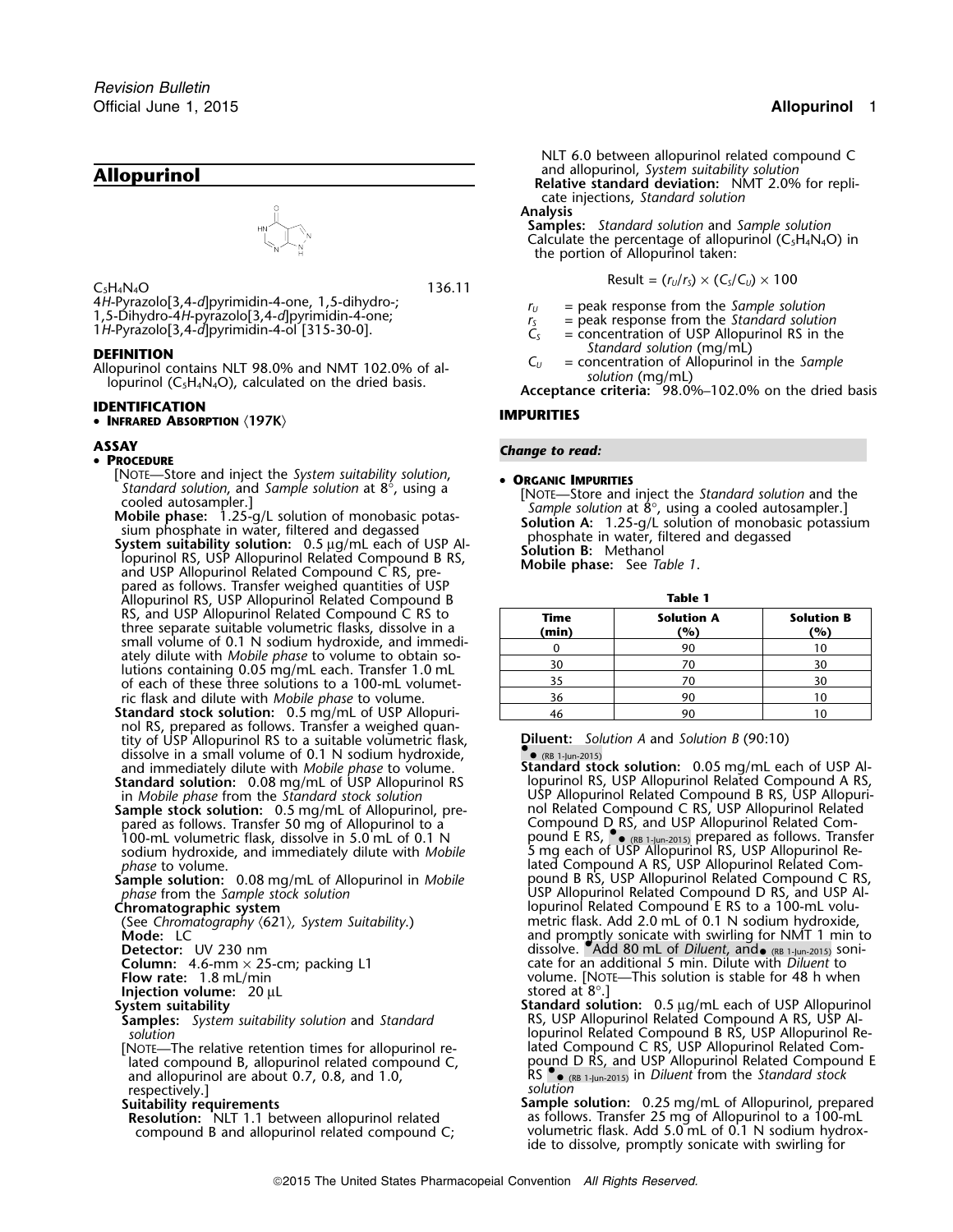## 2 Allopurinol

NMT 1 min, add 80 mL of Diluent, and sonicate for an additional 5 min. Dilute with Diluent to volume. Chromatographic system

(See Chromatography (621), System Suitability.) Mode: LC

Detector: UV 220 nm

Column: 4.6-mm  $\times$  25-cm; 5-µm packing L1<br>Column temperature:  $30^\circ$ 

Flow rate: 1.0 mL/min

Injection volume: 40 µL

System suitability

Sample: Standard solution<br>Sample: Standard solution<br>[NOTE—See Table 2 for relative retention times.]

Suitability requirements<br>Resolution: NLT 0.8 between allopurinol related compound C and allopurinol related compound B Tailing factor: NMT 1.5 for the allopurinol peak **Analysis** 

**Samples:** *Standard solution* and *Sample solution*<br>Calculate the percentages of  $\bullet$  allopurinol related compounds A, B, C, D, and  $E_{\bullet}$  (RB 1-Jun-2015) in the portion of Allopurinol taken:

$$
Result = (rU/rS) \times (CS/CU) \times 100
$$

- $=$  peak response of each individual impurity  $r_{U}$ from the Sample solution
- = peak response of each individual impurity  $r<sub>S</sub>$ from the Standard solution
- = concentration of each individual impurity in<br>the *Standard solution* (mg/mL)  $C_{S}$
- $C_U$ = concentration of Allopurinol in the Sample solution (mg/mL)

Calculate the percentage of  $\bullet$  any other individual  $\bullet$  (RB 1. Jun-2015) impurity in the portion of Allopurinol taken:

Result =  $(r_U/r_S) \times (C_S/C_U) \times 100$ 

- = peak response of each  $\bullet$  (RB 1-Jun-2015) impurity<br>from the Sample solution  $r_{\rm H}$
- $r<sub>S</sub>$  $=$  peak response of allopurinol from the Standard solution
- = concentration of USP Allopurinol RS in the  $C_{S}$ Standard solution (mg/mL)

 $=$  concentration of Allopurinol in the Sample  $C_{U}$ solution (mg/mL)

Acceptance criteria: See Table 2.

| I |         |     |  |
|---|---------|-----|--|
|   | ------- | ___ |  |

| <b>Name</b>                                                                                                      | <b>Relative</b><br><b>Retention</b><br>Time | <b>Acceptance</b><br>Criteria,<br>NMT $(%)$ |
|------------------------------------------------------------------------------------------------------------------|---------------------------------------------|---------------------------------------------|
| <b>Allopurinol related</b><br>compound A                                                                         | 0.62                                        | 0.2                                         |
| <b>Allopurinol related</b><br>compound C                                                                         | 0.79                                        | 0.2                                         |
| <b>Allopurinol related</b><br>compound B                                                                         | 0.81                                        | 0.2                                         |
| <b>Allopurinol</b>                                                                                               | 1.0                                         |                                             |
| <b>Allopurinol related</b><br>compound D                                                                         | 4.4                                         | 0.2                                         |
| <b>Allopurinol related</b><br>compound E                                                                         | 4.8                                         | 0.2                                         |
| Ethyl-(E/Z)-3-(2-<br>carbethoxy-2-cya-<br>noethenyl)amino-<br>1H-pyrazole-4-car-<br>boxylate $_{(RB1-lun-2015)}$ | 6.5                                         | 0.2                                         |

•  $(RB 1-jun-2015)$ 

Table 2 (Continued)

| <b>Name</b>                    | <b>Relative</b><br><b>Retention</b><br>Time | Acceptance<br>Criteria,<br>NMT $(%)$ |
|--------------------------------|---------------------------------------------|--------------------------------------|
| <b>Unspecified</b><br>impurity |                                             | 0.1                                  |
| <b>Total impurities</b>        |                                             | 1.0                                  |

•  $(RB 1-|un.2015)$ 

## • LIMIT OF HYDRAZINE

[NOTE—Under the following conditions, any hydrazine present in the sample will react with benzaldehyde to form benzalazine.]

Mobile phase: Hexane and isopropyl alcohol (95:5)<br>2 N sodium hydroxide solution: Dissolve 8.5 g of sodium hydroxide in water, and dilute with the same solvent to 100 mL. Alternatively, a commercially available

2 N sodium hydroxide solution can be used.

Diluent: Methanol and 2 N sodium hydroxide solution  $(1:1)$ 

- Benzaldehyde solution: 40 mg/mL of benzaldehyde in Diluent. [NOTE-Prepare immediately before use.]
- Hydrazine solution:  $2.0 \mu g/mL$  of hydrazine sulfate in Diluent. Use sonication if necessary.<br>Standard solution: Transfer 5.0 mL of Hydrazine solu-
- tion to a suitable flask and add 4 mL of Benzaldehyde solution. Mix and allow to stand for 2.5 h at room temperature. Add 5.0 mL of hexane, and shake for 1 min. Allow the layers to separate, and use the upper (hexane) layer.
- Allopurinol solution: Dissolve 250 mg of Allopurinol in 5 mL of Diluent.
- Sample solution: Transfer the Allopurinol solution to a suitable flask, and add 4 mL of Benzaldehyde solution.<br>Mix, and allow to stand for 2.5 h at room temperature. Add 5.0 mL of hexane, and shake for 1 min. Allow the layers to separate, and use the upper (hexane) layer.
- Blank solution: Mix 5.0 mL of Diluent and 4 mL of Benzaldehyde solution, and allow to stand for 2.5 h at room temperature. Add 5.0 mL of hexane, and shake for 1 min. Allow the layers to separate, and use the upper (hexane) layer.

Chromatographic system

(See Chromatography <621), System Suitability.) Mode: LC

Detector: UV 310 nm

Column: 4.0-mm × 25-cm; 5-μm packing L10<br>Column temperature: 30°

- Flow rate: 1.5 mL/min
- Injection volume: 20 µL

**System suitability** 

Sample: Standard solution

- [NOTE-The relative retention times for benzalazine and benzaldehyde are about 0.8 and 1.0, respectively.] **Suitability requirements**
- Resolution: NLT 2.0 between benzalazine and benzaldehvde
- Relative standard deviation: NMT 15.0% for the benzalazine peak

**Analysis** 

Samples: Standard solution and Sample solution Calculate the amount, in ppm, of hydrazine in the portion of Allopurinol taken:

$$
Result = (rU/rS) \times (CS/CU) \times (Mr1/Mr2) \times F
$$

 $=$  peak response of benzalazine from the Sample  $r<sub>U</sub>$ solution